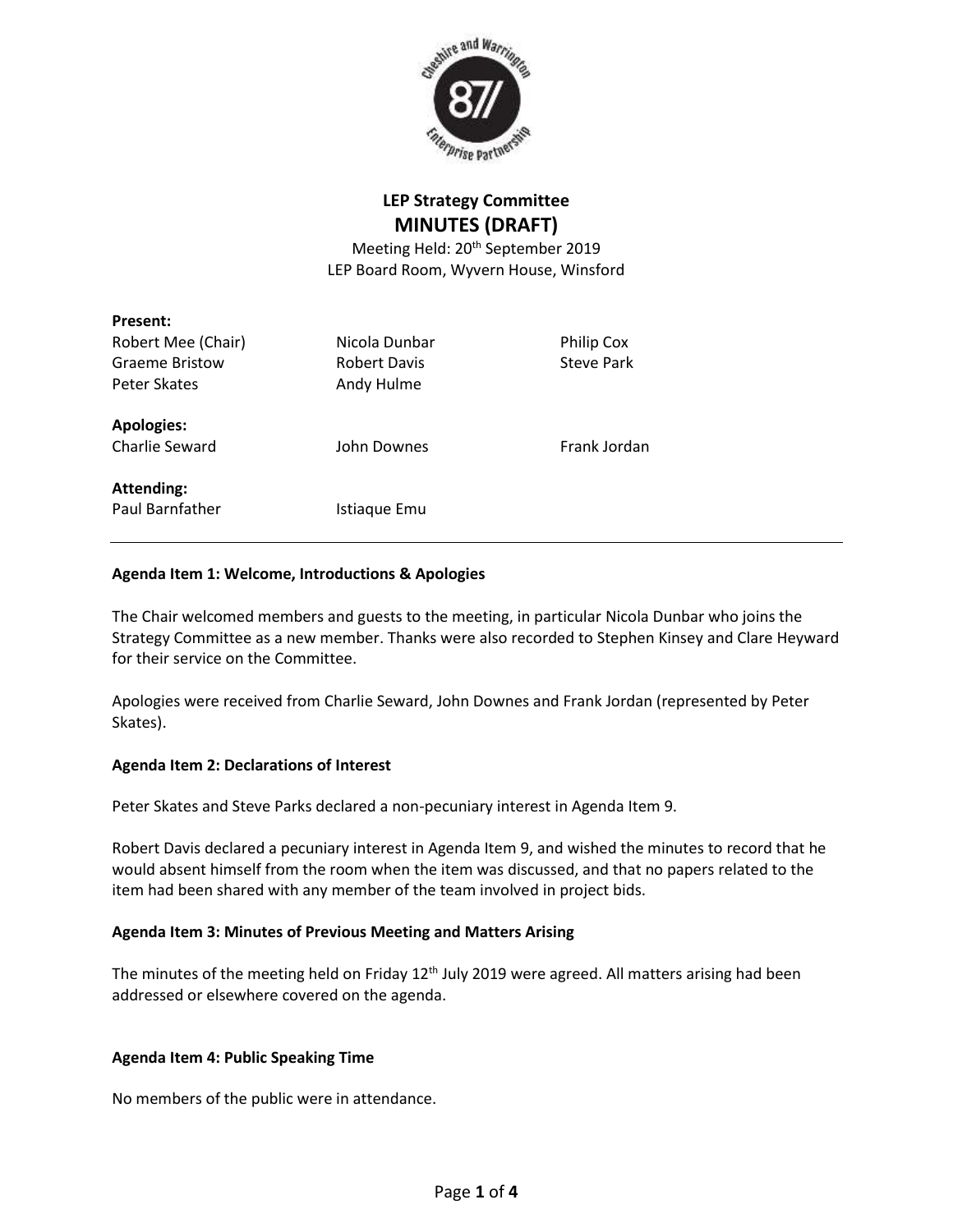#### **Agenda Item 5: Presentation – E-Port Smart Energy Project**

Paul Barnfather, Head of Electrical Vehicle Infrastructure at EA Technology and Istiaque Emu, Project Manager, delivered a presentation on the E-Port Smart Energy project (a key element of the Cheshire and Warrington Energy Innovation District). The project, led by the Cheshire Energy Hub, has recently submitted its initial stage feasibility study to Innovate UK which had part-funded the work as part of its 'Prospering From the Energy Revolution' competition.

The project looks at the technical options and high-level costings for developing an intelligent energy network focussed on the industrial heart of Ellesmere Port. The network and associated trading platform would connect a mix of low and zero carbon energy sources across the area to provide access to lower cost heat and power to businesses and potentially residential areas and is regarded as a key opportunity in delivering the LEP's clean growth ambitions.

Initial findings are very positive and a bid for stage 2 funding has been submitted, with decisions expected later in the year.

The Chair thanked Paul and Istiaque for their very informative presentation and asked that the slides be circulated with the minutes.

#### *Action: Andy Hulme to circulate a copy of the presentation with the minutes.*

#### **Agenda Item 6: Strategy Update**

The contents of the report were noted.

The Committee considered progress against the SEP Delivery Plan. There is still some concern at the volume of activity being managed and the level of resource available to progress the work programme. It was noted that much of the activity highlighted involves an 'influencing' role for the LEP and is actually being delivered by other partners and also other sub-groups of the LEP Board.

It was agreed that the proposed activity to develop a specific Board to oversee the Science and Innovation Strategy should be reviewed, as the Strategy Committee questioned the value of adding another group to the LEP governance structure.

There was a discussion on how best to ensure that the Strategy Committee is sighted on the work of the other sub-groups. It was suggested that updates and presentations from key groups could be built into the Strategy Committee work programme.

#### *Action: Andy Hulme to draft forward plan for the Strategy Committee for 2020.*

#### **Agenda Item 7: Local Industrial Strategy**

The contents of the report were noted.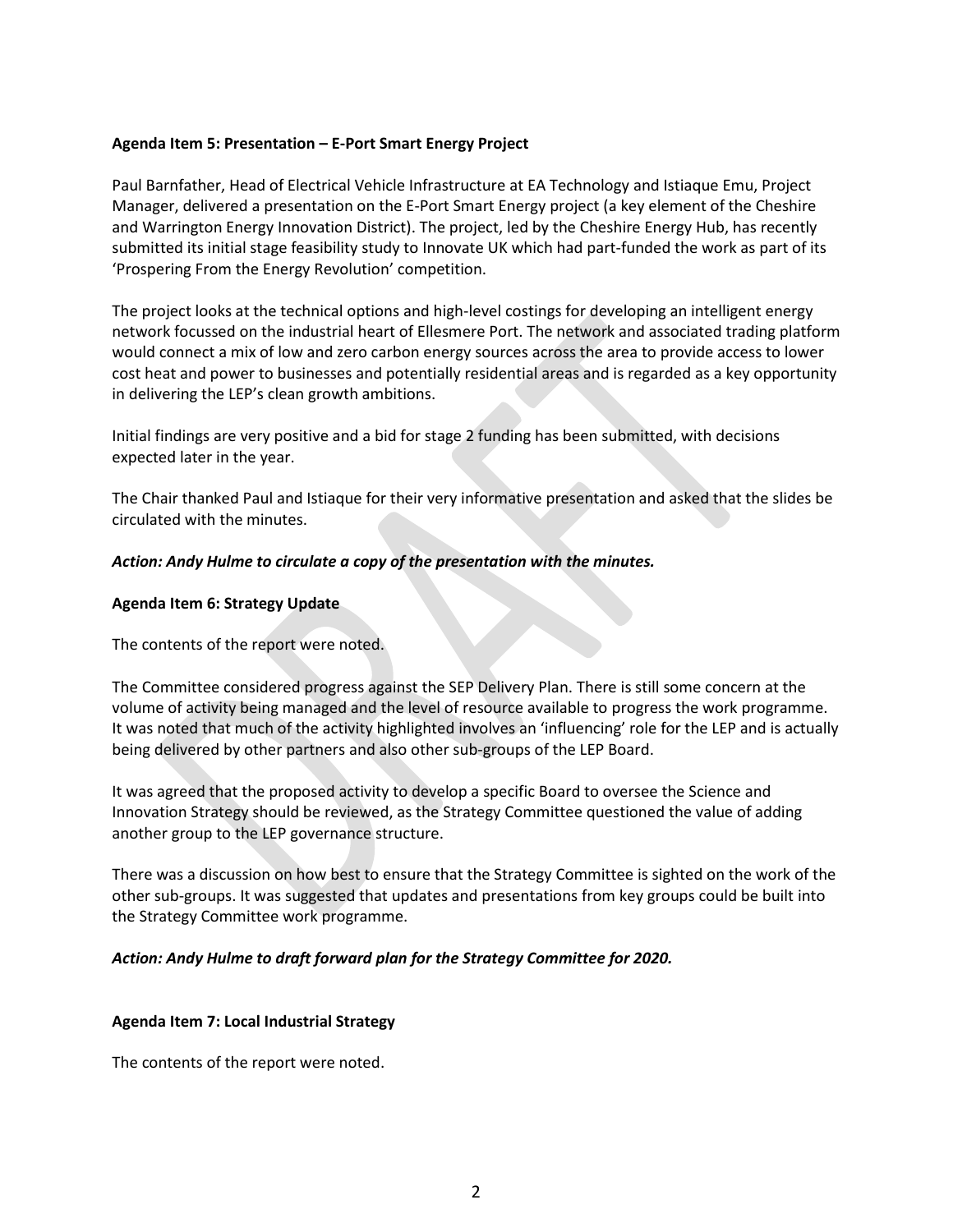Good progress is being made in developing the LIS (and the supporting Local Area Industrial Strategies) and the LEP Chief Executive has recently attended Overview and Scrutiny Committee meetings at Cheshire East and Cheshire West and Chester to update in more detail. A meeting with the equivalent group in Warrington is scheduled for  $1<sup>st</sup>$  October.

There is still a lack of clarity over when a final LIS might be published, due to Government's focus on Brexit.

The Committee acknowledged the work put in to developing the Strategy so far by the LEP Team.

# **Agenda Item 8: Government Announcements**

The Committee noted the inclusion of Warrington in the recent announcement on the Stronger Towns Fund.

# **Part B Agenda Items (Non-Public Items)**

# **Agenda Item 9a – Low Carbon Energy Innovation Fund**

The Committee noted the content of the report which was seeking the approval of the Strategy Committee to the proposed provisional allocation of funding to projects through the Low Carbon Energy Innovation Fund.

The process for evaluating and scoring each of the submitted bids was noted. By the closing date of 16th August a total of 15 applications had been received totalling an LGF ask of £9.1m (out of total project costs of £27.3m).

The Committee considered the strategic fit and deliverability of the bids submitted, and the approved the recommendation that the top six projects (totalling £3.9m of LGF) be invited to develop a detailed business case in time for an investment decision to be made by the LEP performance and Investment Committee in November.

The Committee also agreed a recommendation that a further project be notified that they are being held as a reserve in the event that either another bidder drops out or final project costs result in sufficient LGF being released to fund a further project.

The Committee further agreed that up to £50k of the LGF allocation be reserved to cover the costs of evaluating the programme.

#### **Agenda Item 9b – Growing Places Fund**

The Committee noted the content of a report on progress with an application for GPF to support a commercial development in Chester. A more detailed note of the discussion is recorded elsewhere to protect commercially confidentiality.

Concerns were expressed by the Committee at the potential level of financial exposure in the current proposal and the higher than average risk that the loan being offered by the LEP might not be repaid. Whilst supportive of the scheme in principle, the Committee agreed that further negotiations were